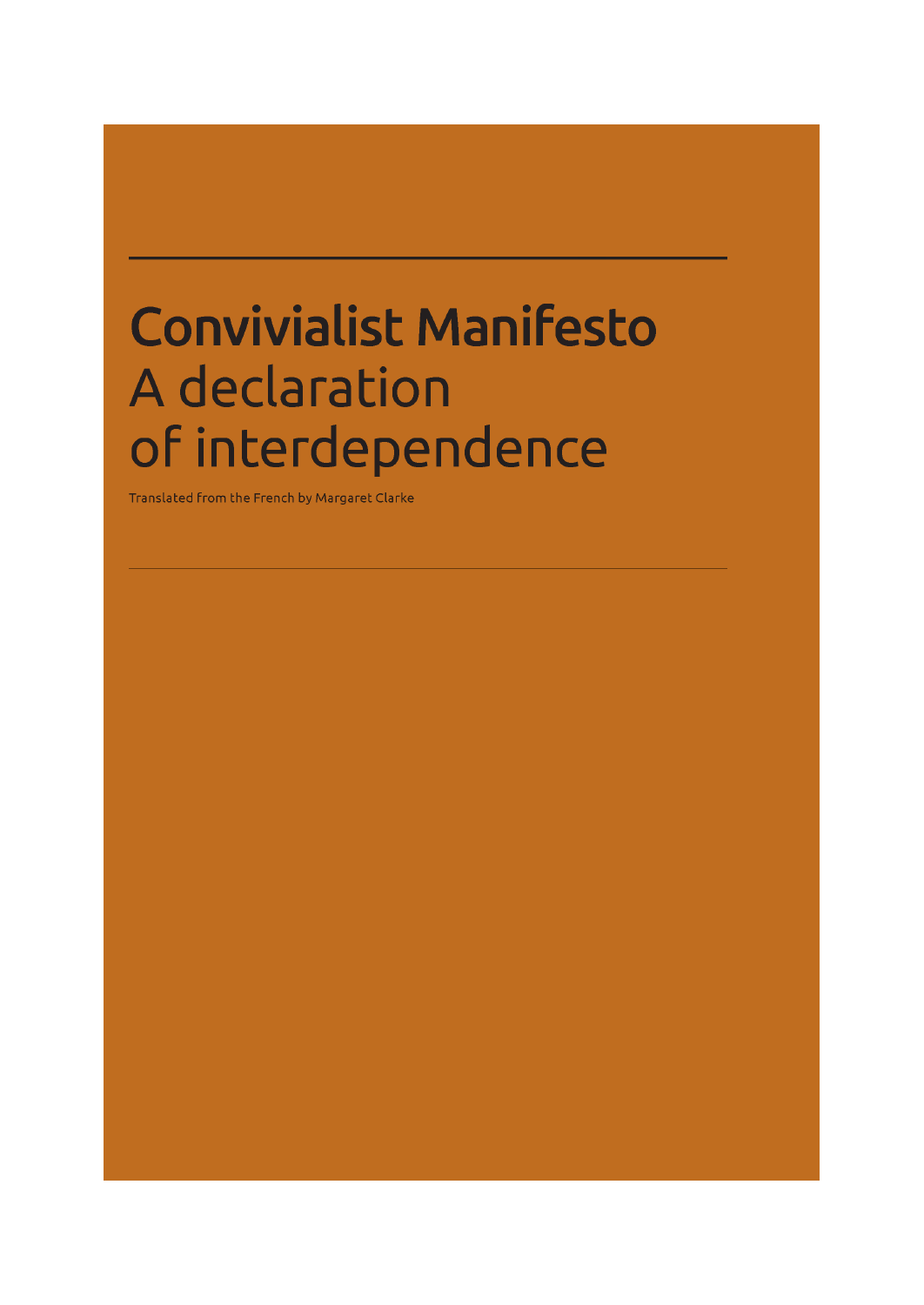# **Table of Contents**

- **21 Introduction** The current threats The current promises
- **23 Chapter 1 The central challenge** The root of all threats The current responses
- **26 Chapter2 The four (plus one) basic questions** The four (plus one) basic questions Some tasks for thinkers
- **30 Chapter 3 On convivialism** General considerations
- **31 Chapter 4 Moral, political, ecological, and economic considerations** Moral considerations Political considerations Ecological considerations Economic considerations
- **34 Chapter 5 Where do we start?** What can we do? Rupture and transition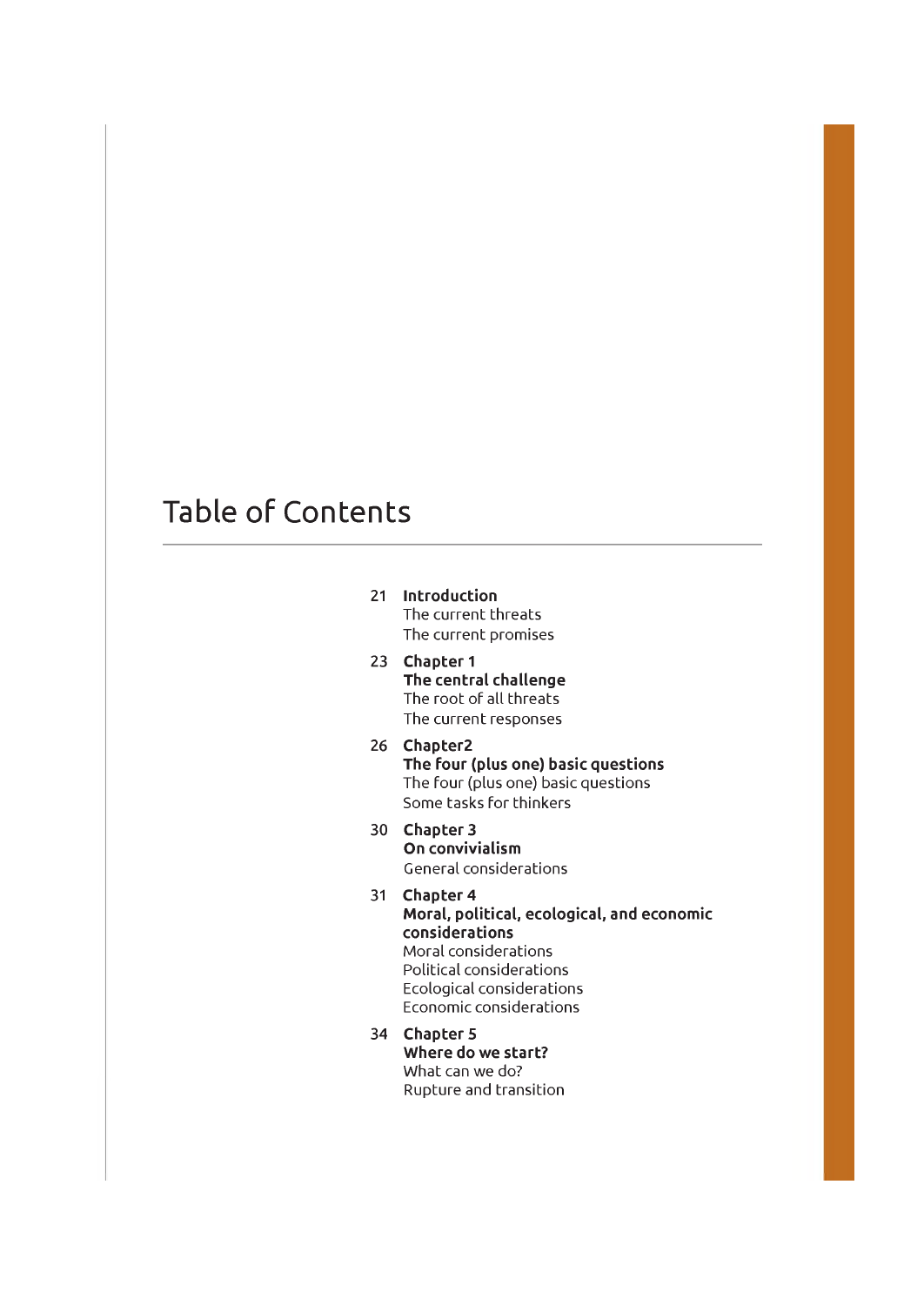### **Introduction**

Never before has humanity had such a wealth of material resources and technical and scientific expertise at its disposal. Overall, it has become rich and powerful beyond the imagination of anyone in former centuries. That it is any happier as a result has yet to be proved. Even so, there is no desire to turn back the clock: we are all aware that each new day brings with it ever more opportunities for personal and collective fulfilment.

At the same time, it is no longer possible to believe that this accumulation of power can go on forever  $-$  in just the same way, according to some unchanging dictate of technical progress - w ithout eventually rebounding on itself and putting humanity's physical and moral survival at risk. With each new day, the signs of potential catastrophe are emerging ever more clearly and worryingly. The only issues in doubt are which threats are the most immediate and which of the urgent problems should take priority. These threats and problems must be constantly borne in mind if we are to give ourselves a real chance of seeing today's promises come to fruition.

#### **The current threats**

- Global warming and the disasters and huge migratory movements it will trigger.
- The gradual, sometimes irreversible, erosion of the ecosystem, and the pollution that is rendering the air in many cities unbreathable, as in Beijing and Mexico.
- The risk of a nuclear disaster much larger in scale than those of Chernobyl or Fukushima.
- The increasing scarcity of the resources that have made growth possible - energy (oil, gas), minerals, food - and armed conflict over access to these.
- The perpetuation, emergence, growth, and re-emergence of unemployment, exclusion, and poverty across the world, and notably in 'old' Europe, whose prosperity seemed assured.
- The now huge disparities in wealth between the poorest and richest all over the world. Such disparities fuel 'all against all' battles amidst a generalized ethos of greed. They foster the emergence of oligarchies - which divest themselves, in all but rhetoric, of respect for democratic norms.
- The disintegration of inherited political groupings, and the inability to form new ones, resulting in the proliferation of civil wars and tribal and inter-ethnic strife.
- The prospect of the re-emergence of large-scale interstate wars, which would, without question, prove infinitely more bloody than those of the past.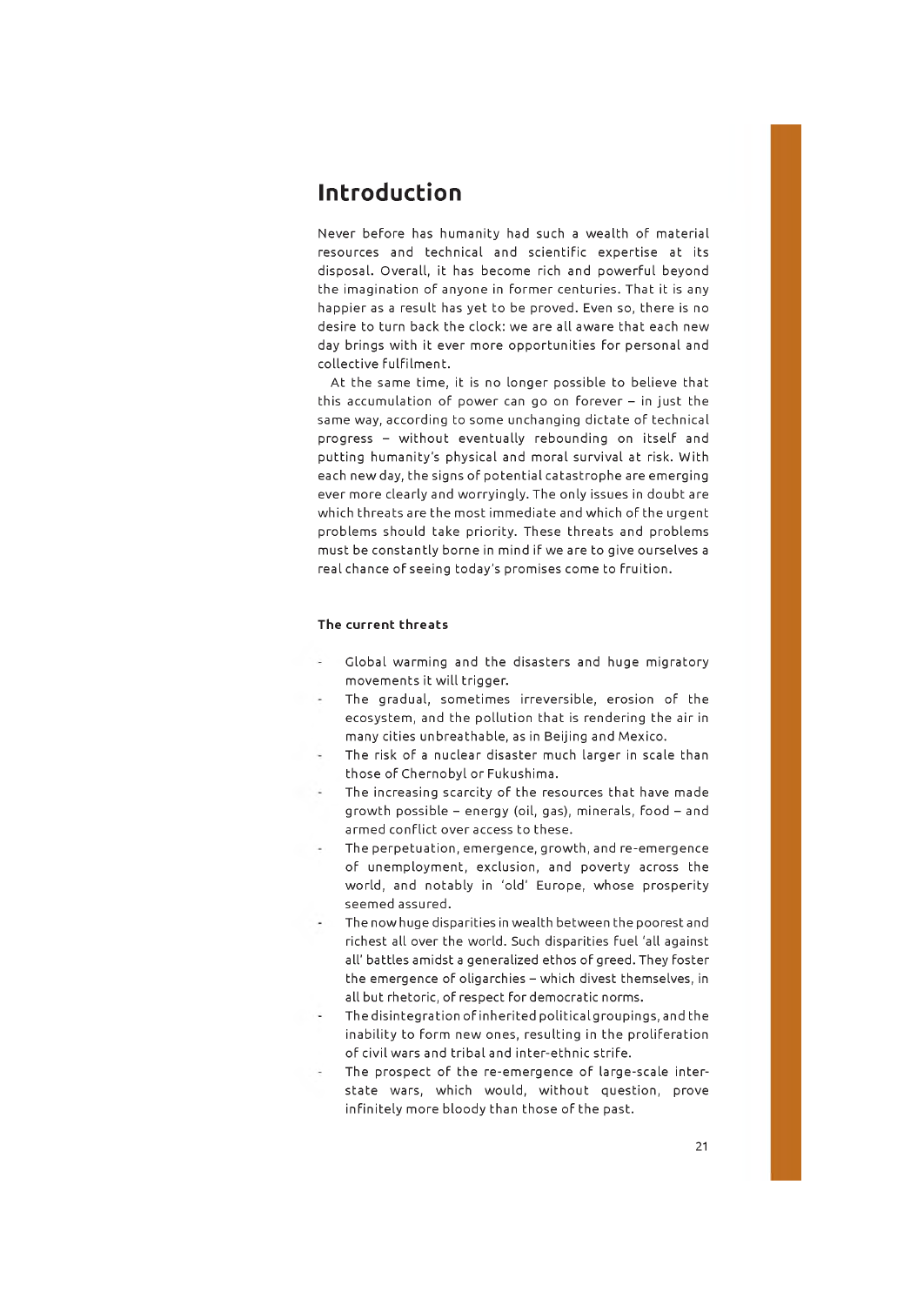- The spread of blind terrorism, the exercise of violence by the weak against the strong, across the planet.
- Growing insecurity in the social, environmental, and civic spheres and the extreme responses it elicits from security-centred ideologies.
- The proliferation of covert criminal networks and increasingly violent, mafia-style organizations.
- The murky and disquieting links of such groupings with tax havens and speculative, rentier-style high finance.
- The increasing influence which the demands of this speculative, rentier finance are bringing to bear on all political decision-making.

And so on ...

#### **The current promises**

Imagine, by contrast, what opportunities our world would offer us for individual and collective fulfilment if we could avert these threats.

- The global triumph of the democratic principle will be an infinitely longer and more complex process than some may have imagined after the fall of the Berlin Wall in 1989 - if only because democracy has been derailed by its association with speculative rentier capitalism, which has largely sapped it of its content and appeal. Nonetheless, wherever people rise up in the world, they do so in the name of democracy - witness the Arab revolutions, imperfect and ambiguous though they may be.
- The idea that we can put an end to all dictatorial and corrupt regimes has therefore become a real possibility, thanks in particular to the proliferation of grassroots experiments in democracy and the enhanced spread of information.
- Our emergence from the colonial era and the decline of Western-centred thinking opens the way for a genuine dialogue between the civilizations, and this, in turn, makes possible the advent of a new universalism. A universalism for a plurality of voices: a pluriversalism.
- This plural universalism will be based on the ultimate acceptance of the notion of parity and equal rights between men and women.
- It will be both an expression and a product of new forms of citizen participation and expertise informed by an environmental awareness that will be global in its reach. These new forms of participation will bring the issues of *buen vivir,* 'development', and 'growth' into the public debate.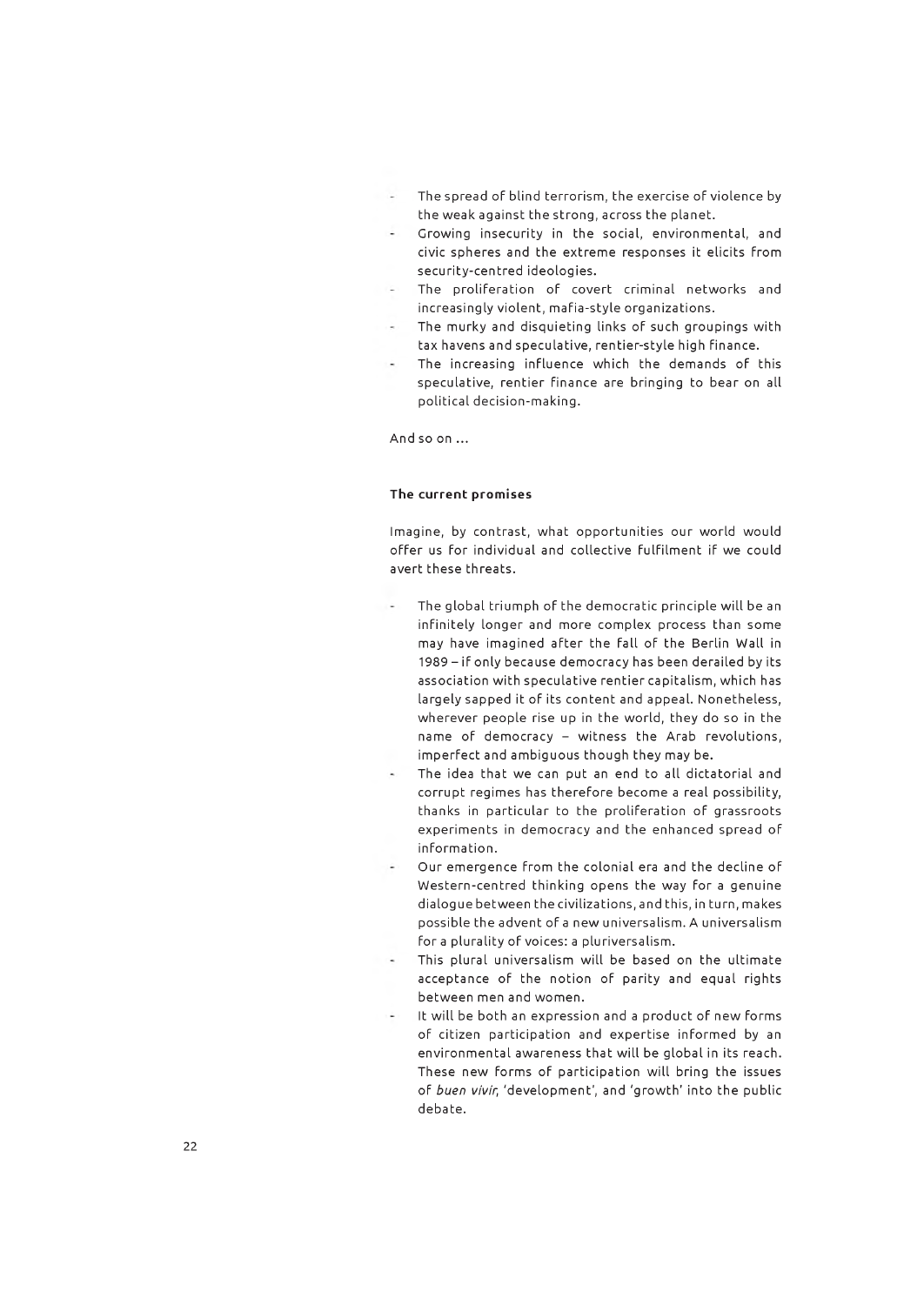- Information and communication technology are opening up ever more opportunities for creativity and personal fulfilment - in art, knowledge, education, health, public affairs, sport, and worldwide human relations.
- The examples of Linux and Wikipedia show just how much can be achieved in terms of creating and sharing knowledge and practice.
- The spread of decentralized and autonomous modes of production and exchange is facilitating 'ecological transition', particularly in the social and solidarity economy, where the involvement of women is key.
- The eradication of hunger and deprivation has become an attainable goal, provided existing material resources are distributed more fairly, within the framework of newly shaped alliances between actors in the North and South

# **Chapter 1 The central challenge**

None of today's promises can be fully realized unless we address the many different kinds of threat confronting us. In one group we have threats of a largely material, technical, ecological, and economic kind. We might term these *entropic.* Despite the enormous problems they raise, we could, in principle, respond to them in kind. W hat stops us from doing so is the fact that they are still not obvious to everyone, and mobilizing opposition to threats that are ill-defined and of uncertain timing is difficult. Mobilization of this kind is only conceivable as part of an ethics of the future. But at a much deeper level, what paralyses us is our even greater incapacity merely to envisage responses to a second type of threat: threats of a moral or political kind. Threats we might call *anthropic.*

#### **The root of all threats**

Given this situation, there is one obvious and tragic fact we now have to face up to.

Humankind has achieved astonishing technical and scientific feats but has remained as incapable as ever of resolving its fundamental problem, namely how to manage rivalry and violence between human beings. How to get them to cooperate - so that they can develop and each give the best of themselves - and at the same time enable them to compete with one another without resorting to mutual slaughter. How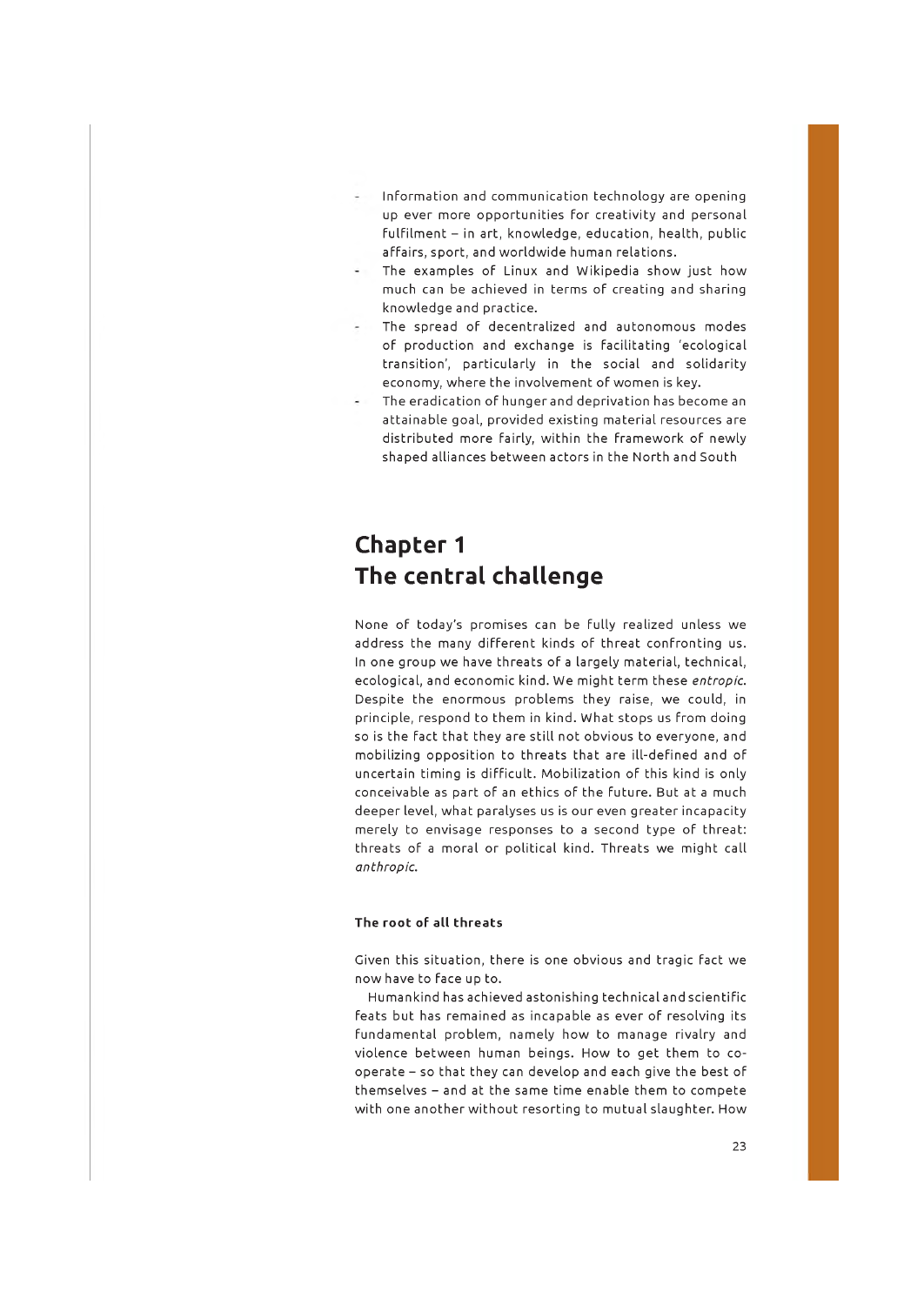to halt the now limitless and potentially self-annihilating accumulation of power over humankind and nature. Unless it can come up sw iftly with answers to this question, humankind faces extinction. And yet, all the material conditions for its success are present - we need only embrace, once and for all, the notion that these conditions are finite.

#### **The current responses**

In finding a response to this problem, we have numerous elements to draw on, elements furnished, down the centuries, by religion, by moral teachings, political doctrines, philosophy, and the human and social sciences - insofar as these have not lapsed into moralism or idealism of an impotent or sectarian kind, or again into arid scientism. It is these precious elements that we need urgently to gather together and elucidate. And the account we offer must be easily understood and shared by all those in the world - the vast majority - who see their hopes dashed, who are suffering as a result of current developments, or are in dread of them, and who would like to help, to the extent that they can and in proportion to their means, with the task of safeguarding the world and humankind.

There are countless initiatives already working along these lines, with the backing of tens of thousands of organizations and groups and hundreds of millions of individuals. They appear in an infinite number of guises and sizes: movements for men's and women's rights, citizens' rights, the rights of workers, the unemployed, and children; the social and solidarity economy, with its various components - producer and consumer cooperatives, mutualism, fair trade, parallel and complementary currencies, local exchange trading systems, and numerous mutual-aid associations; the digital sharing-economy (Linux, Wikipedia etc.); de-growth and post-development; the 'slow food', 'slow town', and 'slow science' movements; the call for *buen vivir,* the affirmation of the rights of nature, and the admiration for *Pachamama\* alter-globalization, political ecology and radical democracy, the *indignados* and Occupy Wall Street; the quest to identify alternative wealth-indicators; movements for personal growth, for 'simple living', for 'frugal abundance', and for a 'dialogue of civilizations'; the 'ethics of care', the new 'commons' thinking, and so on.

If these immensely rich and varied initiatives are to prove strong enough to counter the life-threatening trends of the present day, and avoid being confined to protest or palliation, it is vital that their strengths and energies be combined. To do this, we need to identify and highlight what they have in common.

What they have in common is a quest for *convivialism* (the rubric we suggest to cover the minimum set of principles on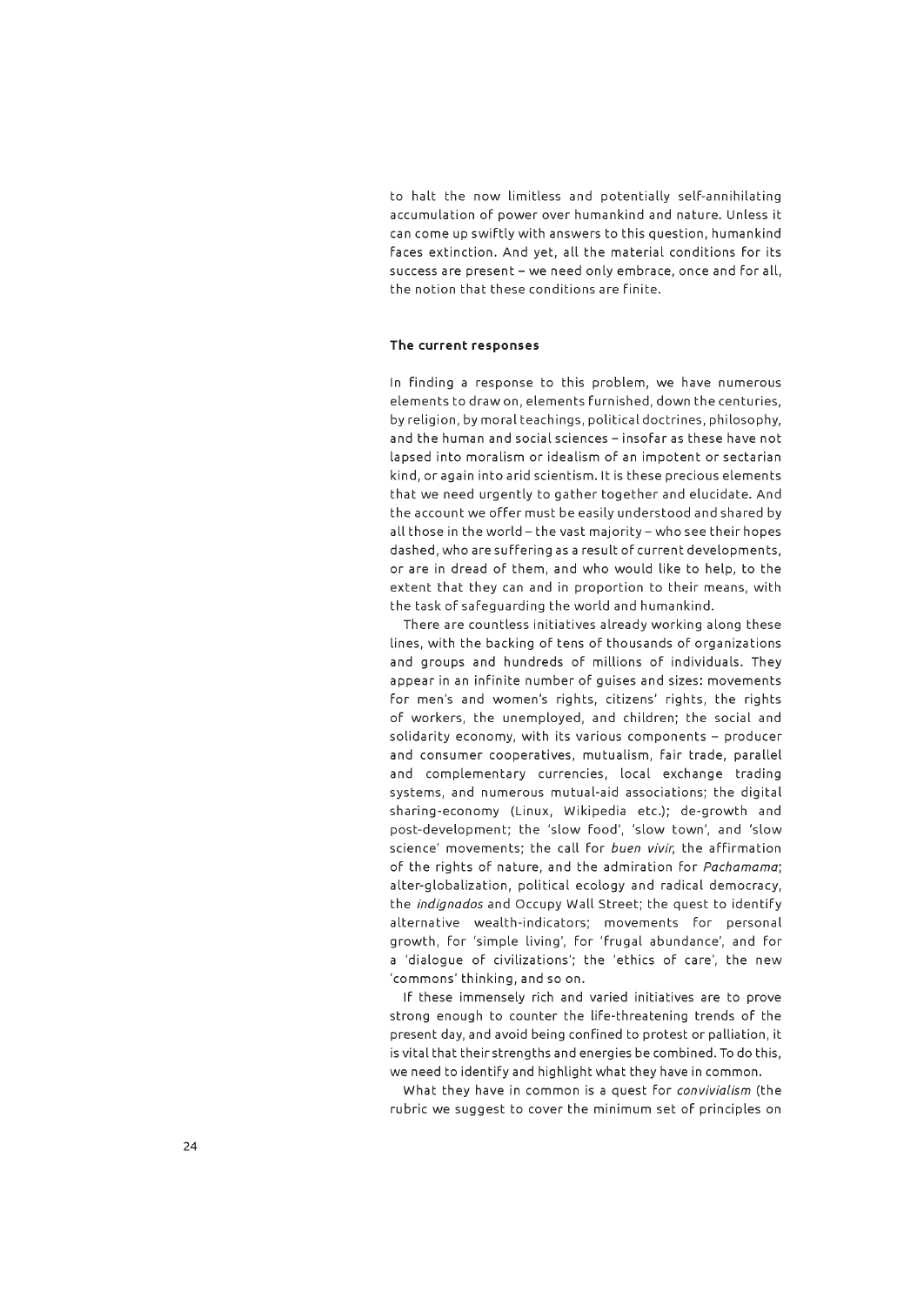which we need to agree). By convivialism we mean a mode of living together (*con-vivere*) that values human relationships and cooperation and enables us to challenge one another without resorting to mutual slaughter and in a way that ensures consideration for others and for nature. We talk of challenging one another because to try to build a society where there is no conflict between groups and individuals would be not just delusory but disastrous. Conflict is a necessary and natural part of every society, not only because interests and opinions constantly differ - between parents and children, elders and juniors, men and women, the very wealthy and the very poor, the powerful and the powerless, the fortunate and the unfortunate - but also because every human being aspires to have their uniqueness recognized and this results in an element of rivalry as powerful and primordial as the aspiration, also common to all, to harmony and cooperation.

A healthy society is one that manages on the one hand to satisfy each individual's desire for recognition, and accommodate the element of rivalry - of wanting permanently to reach beyond oneself, and of opening up to the risks this entails - and on the other hand to prevent that desire from degenerating into excess and hubris and instead foster an attitude of cooperative openness to the other. It succeeds in accommodating diversity  $-$  among individuals, groups, peoples, states, and nations - whilst ensuring this plurality does not turn into a war of all against all. In short, we have to make conflict a force for life rather than a force for death. And we have to turn rivalry into a means of cooperation, a weapon with which to ward off violence and the destruction it entrains.

What we now have to invest our hopes in is that this really is what humankind has been searching for since the start of its history: a solid basis - ethical, economic, ecological, and political - on which to build a shared existence. A basis we have never really identified before, or have always been too quick to dismiss. We shall find it by looking to the sacred, to primitive religions and the great universal religions and quasi-religions: Taoism, Hinduism, Buddhism, Confucianism, Judaism, Christianity, and Islam. We shall also find it by looking to reason, to the great philosophical traditions and to secular and humanist moral teachings. And lastly we shall find it by looking to freedom, to the great political ideologies of the modern age: liberalism, socialism, communism, and anarchism. What will vary in each case is the emphasis placed on the duties and aspirations ascribed to the individual (morality) and to the group (politics), or on the relationship we should have with nature (ecology), with the transcendent (religion), and with material well-being (economics), depending on the scale and numbers involved. After all, teaching a handful of people to live together in the knowledge of their similarities and non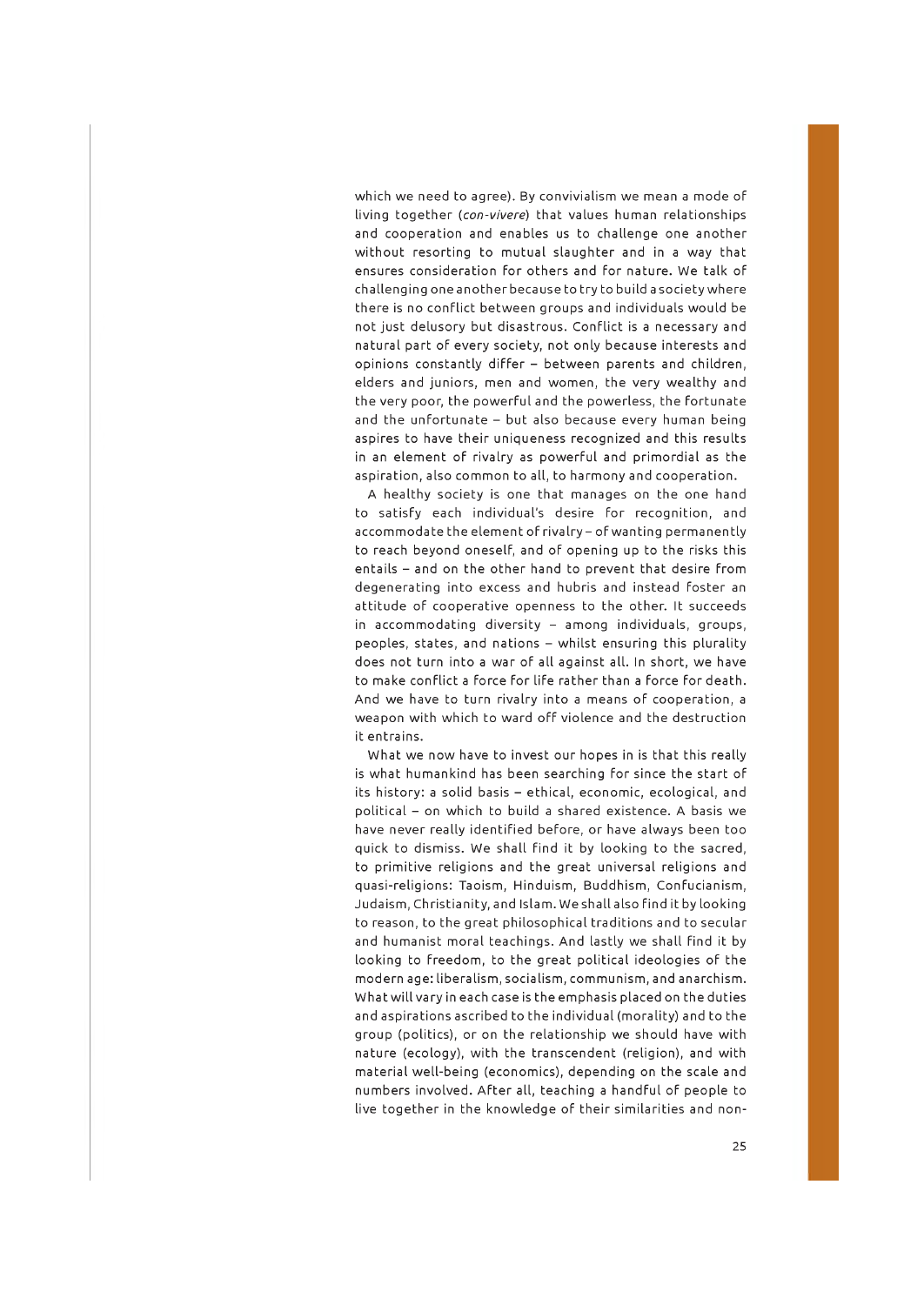destructive differences is one thing; teaching millions, or thousands of millions to do so, is quite another.

# **Chapter 2 The Four (plus one) basic questions**

What we need now, urgently, is a minimum set of principles we can all subscribe to, which will enable us all to give simultaneous, planet-wide answers to a minimum of four basic questions.

#### **The four (plus one) basic questions**

- *The m oral question:* What may individuals legitimately aspire to and where must they draw the line?
- The political question: Which are the legitimate political communities?
- *The ecological question:* What may we take from nature and what must we give back?
- *The economic question:* How much material wealth may we produce, and how should we go about producing it if we are to remain true to the answers given to the moral, political, and ecological questions?
- An optional addition to this list of four is the question of our relationship to the transcendent or unseen: *the religious or spiritual question.*

One thing we should note here is that none of the collections of beliefs that have come down to us, be they religious or secular, provides a satisfactory answer to all four (or five) of these questions  $-$  let alone one that matches up, in scale or power, to the challenges currently facing the planet. The world's various religions, qua religions, are having difficulty updating their message to reflect the right politics, the right economics, and the right ecological practice. Meanwhile, m odern-day political ideologies such as liberalism, socialism, communism, and anarchism have remained, qua ideologies, far too silent on the moral and ecological question. They have all assumed that human conflict results from material scarcity and from the difficulty of satisfying material needs. They conceive of human beings as creatures of need, not of desire. As a result, they have invested their hopes in the prospect of never-ending economic growth, which it is presumed will bring eternal peace on earth. But this assumption is not (or no longer) tenable. The aspiration to never-ending material growth sparks off as many conflicts as it resolves, if not more.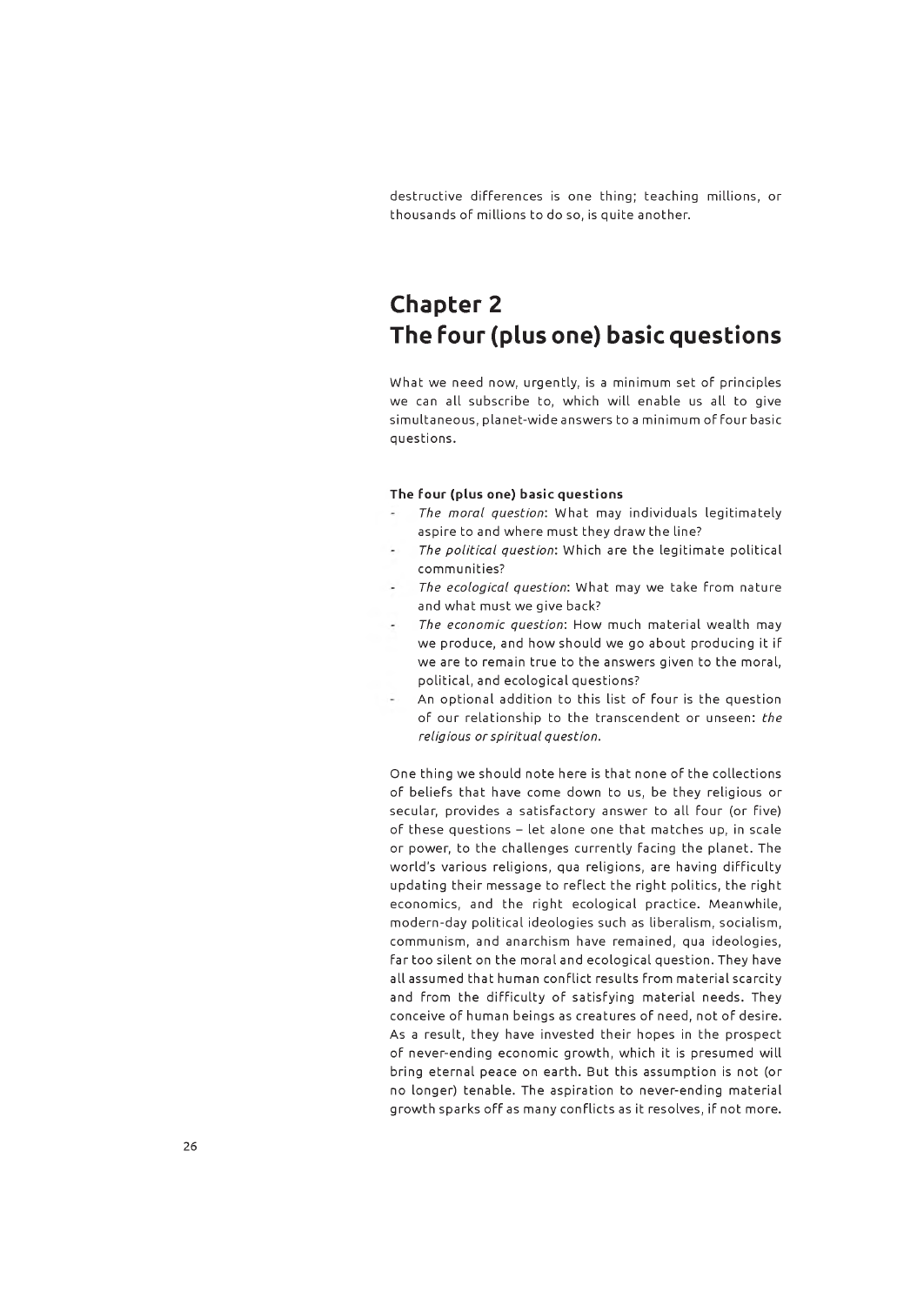Most importantly, it takes no account of the now undeniable finiteness of the planet and its natural resources. Whether intrinsically desirable or not, unrestricted economic growth cannot provide a lasting solution to human conflict. At an average growth-rate of 3.5 per cent per annum, for example, world GDP would increase by a factor of 31 within a century. Do we envisage thirty-one times as much oil and uranium being consumed and thirty-one times as much CO<sub>2</sub> being produced in 2100 as compared with today?

#### **Some tasks for thinkers**

The increasing inability of political parties and institutions to tackle the problems of our time and to gain, or even retain, the trust of the majority, stems from their incapacity to reformulate the democratic ideal - the only acceptable ideal because the only one that accommodates opposition and conflict. To do this, they would have to break with the twofold postulate that still governs mainstream political thinking - the thinking that inspires governm ent policy and is the only one currently able to make it to power. The postulates in question are:

- the absolute primacy of economic issues over all others
- the limitless abundance of natural resources (or their artificially created substitutes)

Faced with the problems of today and tomorrow, political institutions, in their various guises, thus have nothing but yesterday's answers to offer us.

The same is true of the intellectual and scientific world, particularly the domain of social science and moral and political philosophy. It is from within this domain, because we are directly involved in it and well placed to assess the inadequacy of its theoretical tools, that we have taken it upon ourselves to draw up this manifesto, in the hope that it will resonate in the other fields of study.

It is important to understand that the generalized financialization of the world, and the subordination of all human activities to market or quasi market norms - under the aegis of what is generally termed 'neoliberalism' - was preceded, and as it were pre-em ptively legitimized, by a sort of revolution, or counter-revolution, in economic, political, and social thought. A counter-revolution that culminated in the idea of the 'end of history', which, it was posited, would bring with it the global triumph of the market over all human activity, and the subordination of the democratic order to this one objective. Until the 1970s, the science of economics had confined its ambitions to explaining events in the goods and services markets in terms of *homo oeconomicus* - in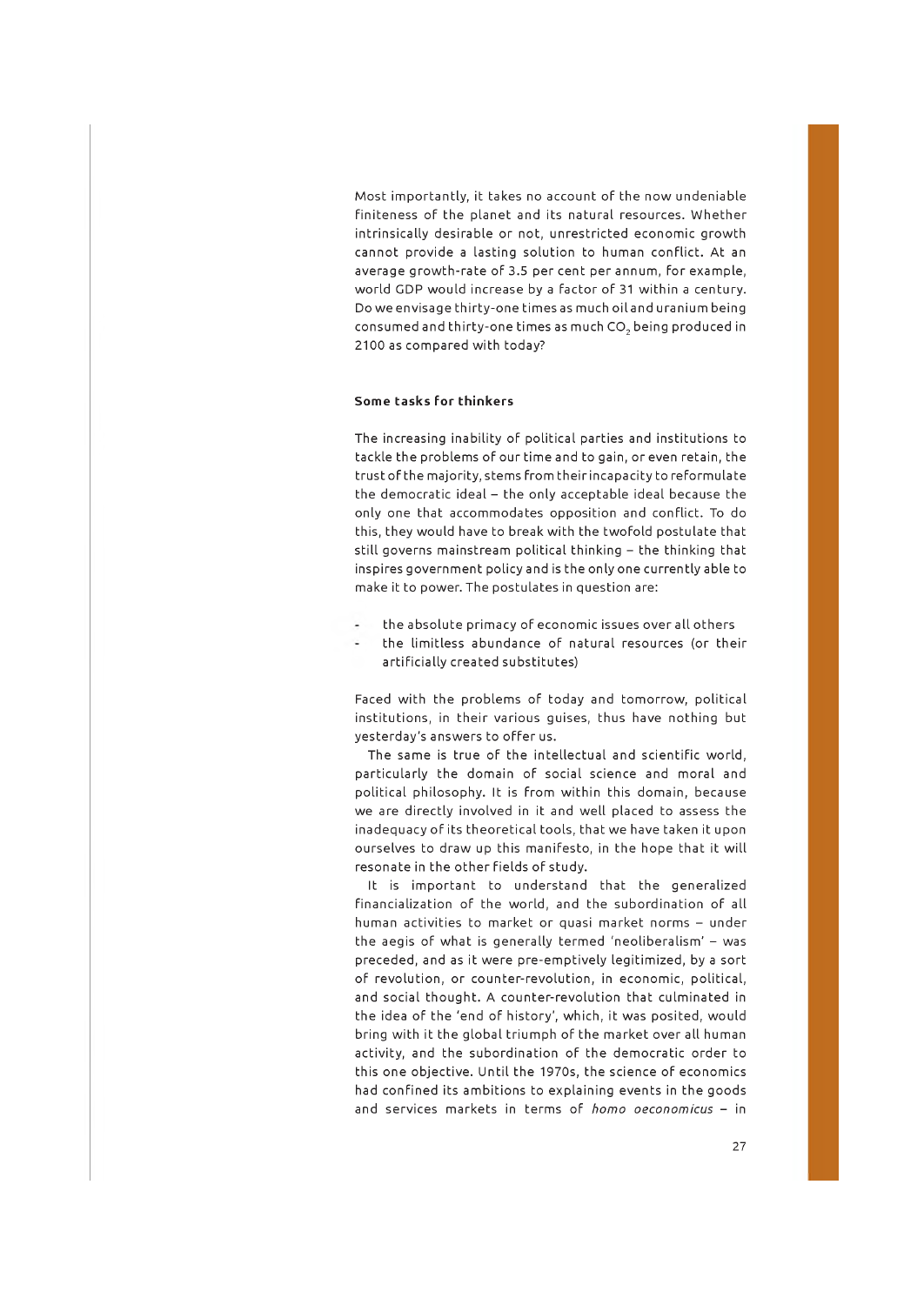other words, in terms of the notion that, where the market is concerned, human beings must be thought of *as if they were* separate individuals, indifferent to one another and concerned solely to maximize their individual advantage. It then began to claim wider application for its theories, across all human and social activities. From then on, everything had to be justified in terms of rational, economic calculations based on monetary or symbolic profitability. For the most part, the other social sciences fell into line behind the economists. Political philosophy, for its part, realigned itself primarily around the problem of how to define justice-related norms and get 'rational' - that is, mutually indifferent - individuals to sign up to these.

From the start of the 1980s, it was thus a pan-economic vision of the social world  $-$  and indeed of the natural world  $$ that held sway in the scientific and philosophical domains. The door was now wide open, in the Anglo-Saxon world - and in more and more other countries - to the dismantling of all social and political regulations in favour of solely marketbased rules. A fter all: if human beings are merely economic entities, what language could they possibly comprehend other than that of self-interest, barter, 'something for something', and contractual obligation?

Based on this postulate, 'neo-management' took shape and began to spread across the globe, including in the public sector. If one assumes there is no 'intrinsic incentive' to work, and that nothing is done out of a sense of duty, or solidarity, or pleasure in a task well done, or out of a yen to create, then of course the only option is to activate 'extrinsic incentives' such as the desire for gain or hierarchical advancement. Libido dominandi-the lust for power-together with benchmarking and continuous reporting then become the basic tools in the exercise of 'lean' or 'stress-based' management.

Little by little, every area of life, down to emotions, friendships, and loves, found itself subject to the logic of accountancy and management.

More specifically, if the only object of existence is ultimately to make as much money as possible, then why not try to do this as quickly as possible, through financial speculation? Accordingly, the spread of market values opened the door to the rule of maximum speculative profitability and ultimately led, in 2008, to the subprime crisis - which in all likelihood will have a number of much more violent and painful 'aftershocks'. If the prime legitimate goal ascribed to human beings, and prized by society – the goal that trumps all others – is to make as much money as possible, it should come as no surprise that a climate of corruption is overtaking the world, facilitated by increasing collusion between the political and financial classes - at once a cause and effect of the universal spread of speculative and rentier values.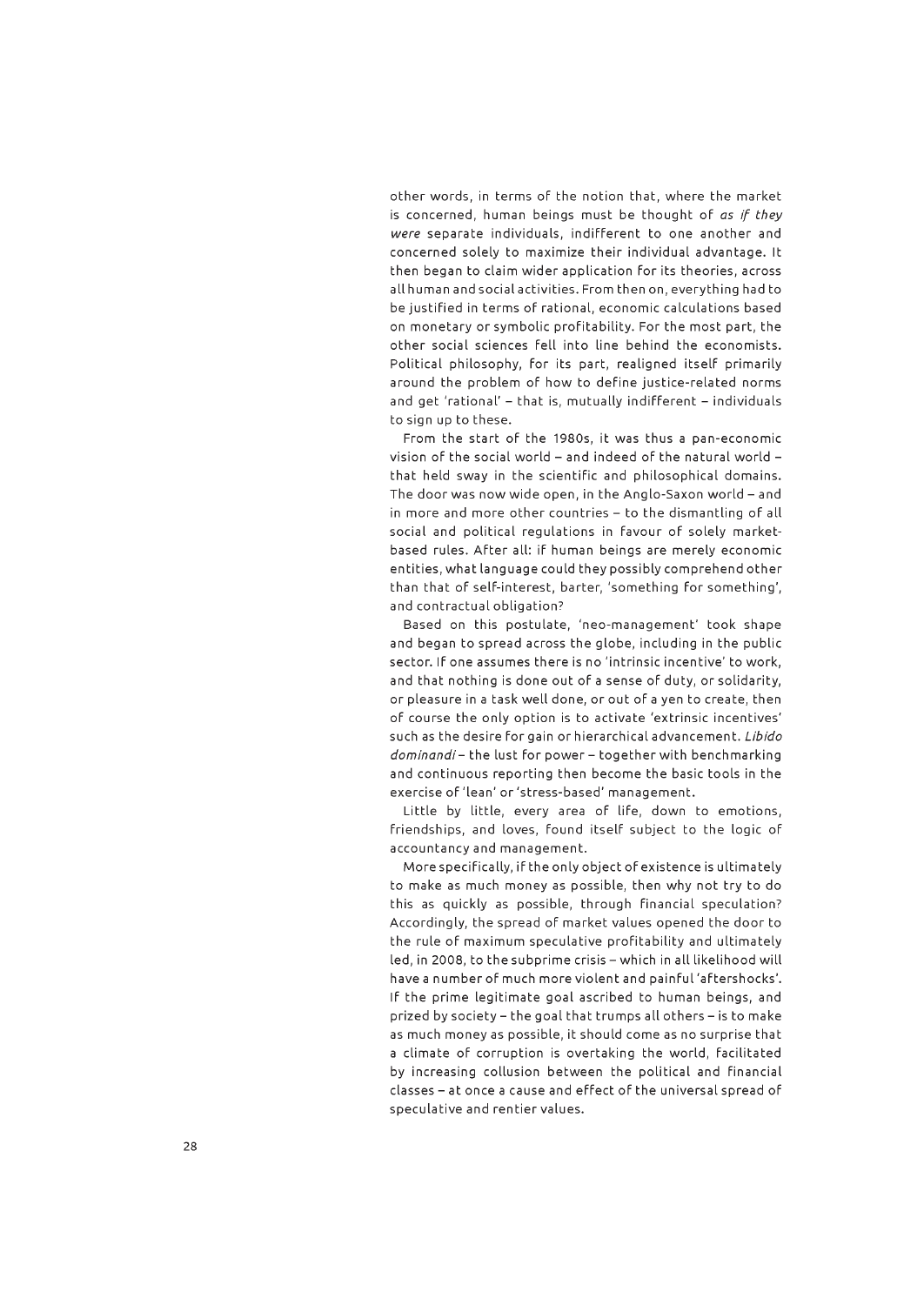The charge against mainstream economics is that it has played a major part in shaping the world which it claimed to be describing and elucidating, that it has helped endow *homo oeconomicus* with ever greater substance, at the expense of all the other features that constitute human nature, and, by the same token, that it has  $-$  unsurprisingly  $-$  proved itself incapable of devising any credible remedies to deal with the catastrophe which it has helped to engender. To this must be added its manifest inability to pay regard to the finiteness of nature: it assumes that science and technology will always come up with replacements for natural resources that have run out or been destroyed. One urgent intellectual and theoretical task is therefore to put the economy and economics back in their place, notably by redirecting the latter's gaze to broad swathes of reality which, knowingly or unknowingly, it has been disregarding.

Another urgent task is to help foster forms of human and social science, of moral and political philosophy, that are permanently immunized against the pan-economic virus, that are finally able to see a human being as more than a mere *homo oeconomicus* and can thus consider in their entirety the problems that are inevitably thrown up by the legitimate desire of all individuals to achieve due recognition. What can we do to prevent such struggles for recognition from degenerating, as they so often do, into struggles for power and narcissistic confrontations that endanger the very ends and causes in whose name they claim to be taking place?

One approach is to posit that the well-being of all depends on the construction of a care-based society and the development of public policies that place a high value on work done for others and on those engaged in care-giving. Care and compassion - activities to which, historically, it is mainly women who have been assigned - are a human being's prime concern because they offer the clearest proof that no one is self-made, and that we all depend on one another. Care and gift are the tangible, immediate translation into action of the interdependence that characterizes the whole of humankind. Lastly, we shall have to learn how to devise a more lasting relationship with nature, and with culture. This implies resolutely moving beyond the narrow horizons of the present moment and the short term. We need at once to project ourselves into the future and to re-appropriate our past meaning the past of the whole of humankind, with its rich diversity of cultural traditions. A new humanism, broader and more radical, is what we need to invent, and this implies developing new forms of humanity as well.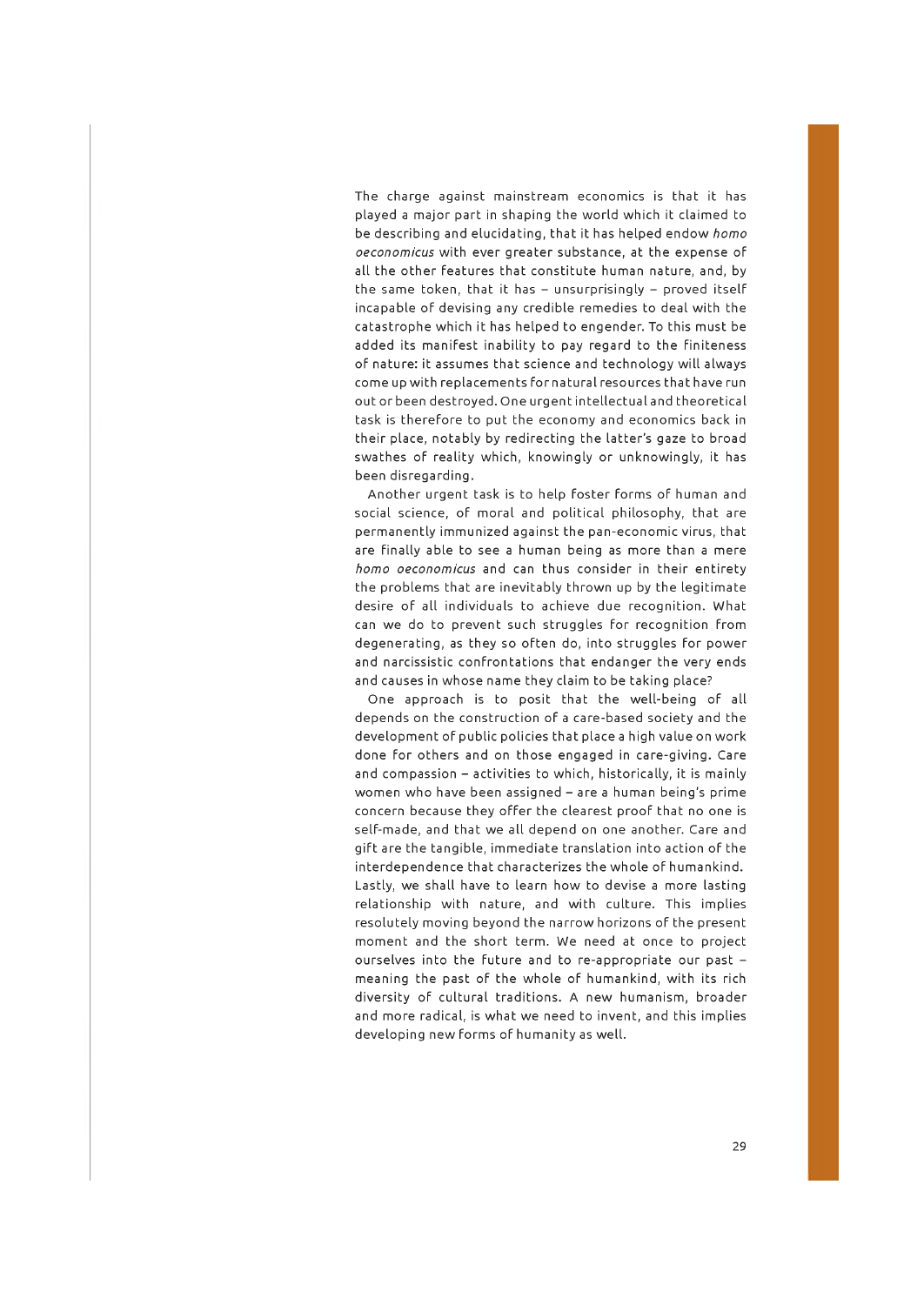# **Chapter 3 On convivialism**

*Convivialism* is the term used to describe all those elements in existing systems of belief, secular or religious, that help us identify principles for enabling human beings simultaneously to compete and cooperate with one another, with a shared concern to safeguard the world and in the full knowledge that we form part of that world and that its natural resources are finite. Convivialism is not a new doctrine, another addition to the list of doctrines, that claims to invalidate or move radically beyond these. It is the process of mutual questioning that arises between these doctrines under the pressure of looming disaster. It aims to preserve what is most valuable from each of the doctrines we have inherited. And what is it that is most valuable? How should we go about defining it? There is not, and cannot be - indeed should not be - a single, unequivocal answer to this question. It is up to each of us to decide what we think. Having said that - caught as we are between potential disaster and promising future, and hoping to find elements we can universalize, or pluriversalize - we do have one criterion available to us when it comes to deciding what we should retain from each doctrine. We must, without question, retain: anything that helps us understand how to manage conflict in a way that ensures it does not degenerate into violence; anything that helps us cooperate within the bounds imposed on us by limited resources; and anything which acknowledges the credibility of answers which other doctrines propose to this same question and thus opens us up to dialogue and challenge.

These considerations are sufficient to enable us to plot the overall lines of a universalizable set of beliefs suited to the urgent demands of the day and global in scale - although concrete application of it will necessarily be local and dependent on circumstance; and although there will clearly be as many, perhaps conflicting, permutations of convivialism as there are of Buddhism, Islam, Christianity, Judaism, liberalism, socialism, communism, etc. - not least because convivialism in no way invalidates these.

#### **General considerations**

The only legitimate kind of politics is one that is inspired by principles of common humanity, common sociality, individuation, and managed conflict.

The principle of common humanity. Beyond differences in skincolour, nationality, language, culture, religion and wealth, gender and sexual orientation, there is only one humanity, and that humanity must be respected in the person of each of its members.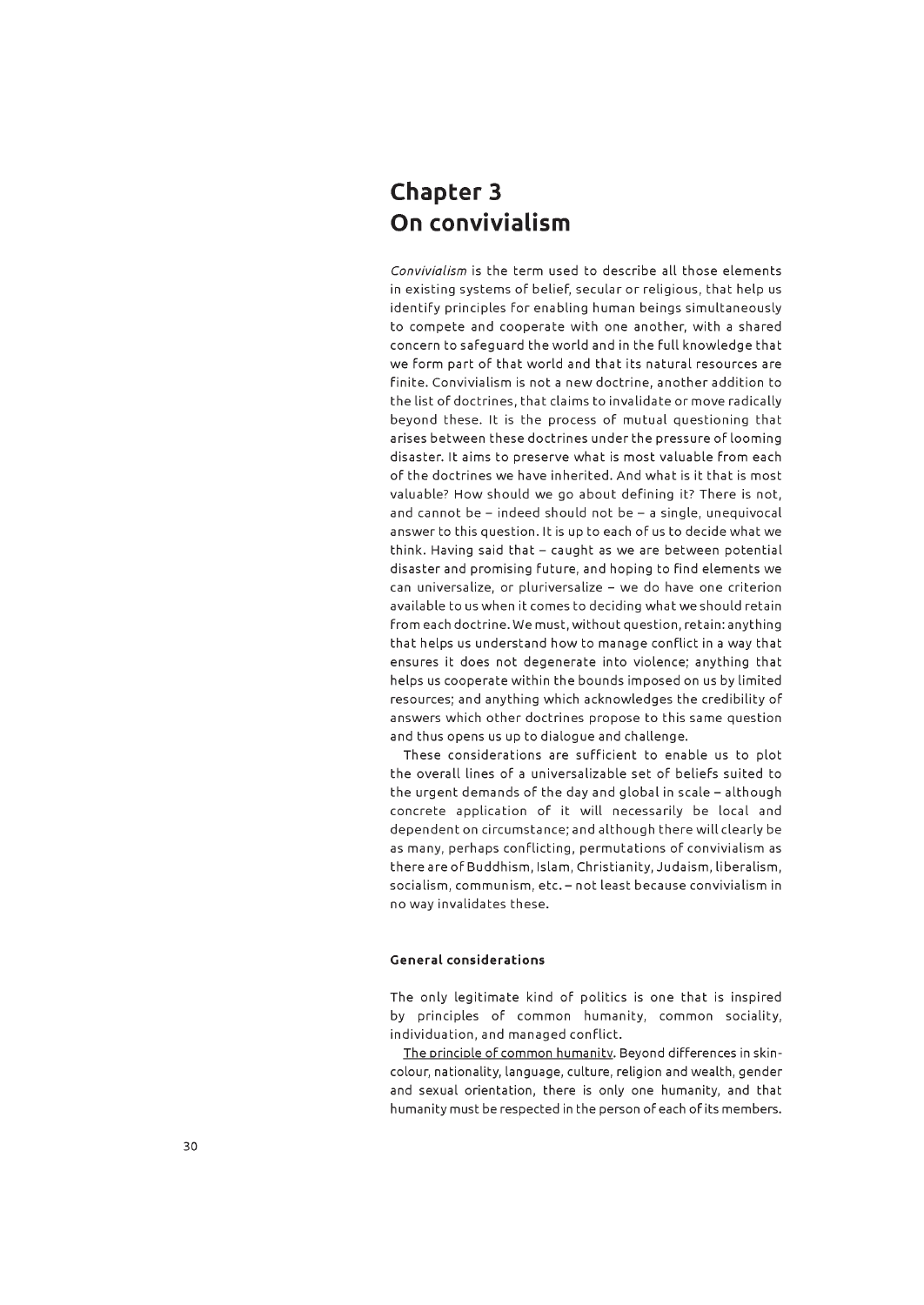The principle of common sociality. Human beings are social beings and their greatest wealth lies in theirsocia I relationships.

The principle of individuation. Always bearing in mind these two first principles, a legitimate politics is one that allows each of us to assert our distinctive evolving individuality as fully as possible by developing our *capabilities*, our potential to be and to act without harming others' potential to do the same, with a view to achieving equal freedom for all.

The principle of managed conflict. Given that each of us has the power to express our distinctive individuality, it is natural that human beings should sometimes oppose one another. But it is only legitimate for them to do so as long as this does not jeopardize the framework of common sociality that ensures this rivalry is productive and non-destructive. *Good politics* is therefore politics that allows human beings to be individual by accepting and managing conflict.

# **Chapter 4 Moral, political, ecological, and economic considerations**

We suggest the following as a minimum list of general factors to be taken into consideration.

#### **Moral considerations**

What each individual may legitimately aspire to is to be accorded equal dignity with all other human beings, to have access to material conditions sufficient to enable them to realize their notion of the good life - with due regard for others' notion of the same - and, if they so desire, to seek the recognition of others by playing a meaningful part in political life and in the making of decisions that affect their future and the future of their community.

W hat an individual must refrain from is crossing the bounds into excess and into an infantile desire for om nipotence (what the Greeks called 'hubris') - in other words, violating the principle of common humanity and putting common sociality at risk by purporting to belong to some superior class of beings or by appropriating and monopolizing possessions and power in such a way that the lives of all within society are compromised. What this means, in concrete terms, is that each of us is dutybound to fight corruption. From a passive point of view. this implies refusing to do anything that goes against one's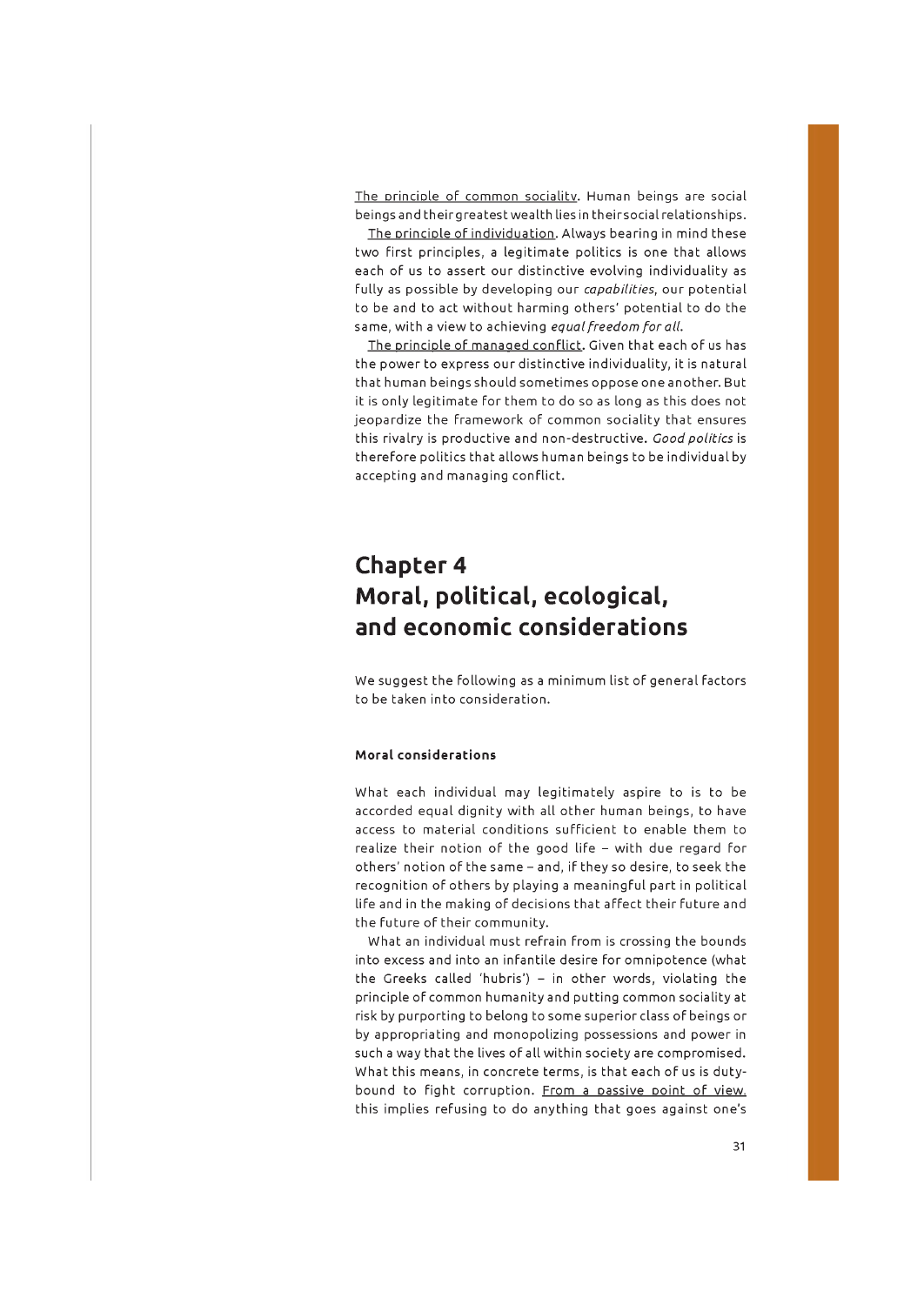conscience - in life, in work, in our activities in general - in exchange for money (or power or prestige). In other words, refusing to be lured away from what we believe to be right and intrinsically desirable. From an active point of view, it implies fighting the corruption practised by others, to whatever extent our personal means and courage allow.

#### **Political considerations**

The idea that we shall see a *single* world state established at any time in the foreseeable future is idle fancy. Even though new political configurations are currently being sought - notably in Europe - and even though interest groups and NGOs offer various alternative modes of political action, the dominant form of political organization will continue, for a long time to come, to be one based on a *plurality* of states - whether national, pluri-national, pre-national, or post-national. From the convivialist point of view, states, governments, and political institutions cannot be regarded as legitimate unless:

- They respect the four principles of common humanity, common sociality, individuation, and managed conflict, and take steps to implement the moral, ecological, and economic consequences that follow from these.
	- These principles are part of a generalized extension of rights - not just civil and political rights, but economic, social, cultural, and environmental rights – and renew and extend the spirit of the Declaration of Philadelphia (the 1944 re-writing of the aims of the International Labour Organization), Article II of which states that: '[A]ll human beings, irrespective of race, creed or sex, have the right to pursue both their material well-being and their spiritual development in conditions of freedom and dignity, of economic security and equal opportunity.' Good politics is politics based on dignity.

More specifically, states acknowledged as legitimate guarantee their poorest citizens minimum resources – in other words, a *minimum income*, in whatever form, which safeguards them from the degradation of extreme poverty. At the same time, by instituting a *maximum income*, they gradually halt the shift of the wealthiest towards the degradation of excess and towards a threshold beyond which the principles of common humanity and common sociality are rendered null and void. That threshold can be pitched relatively high, but no higher than is dictated by common decency.

They ensure ongoing balance between private, common, collective, and public goods and interests.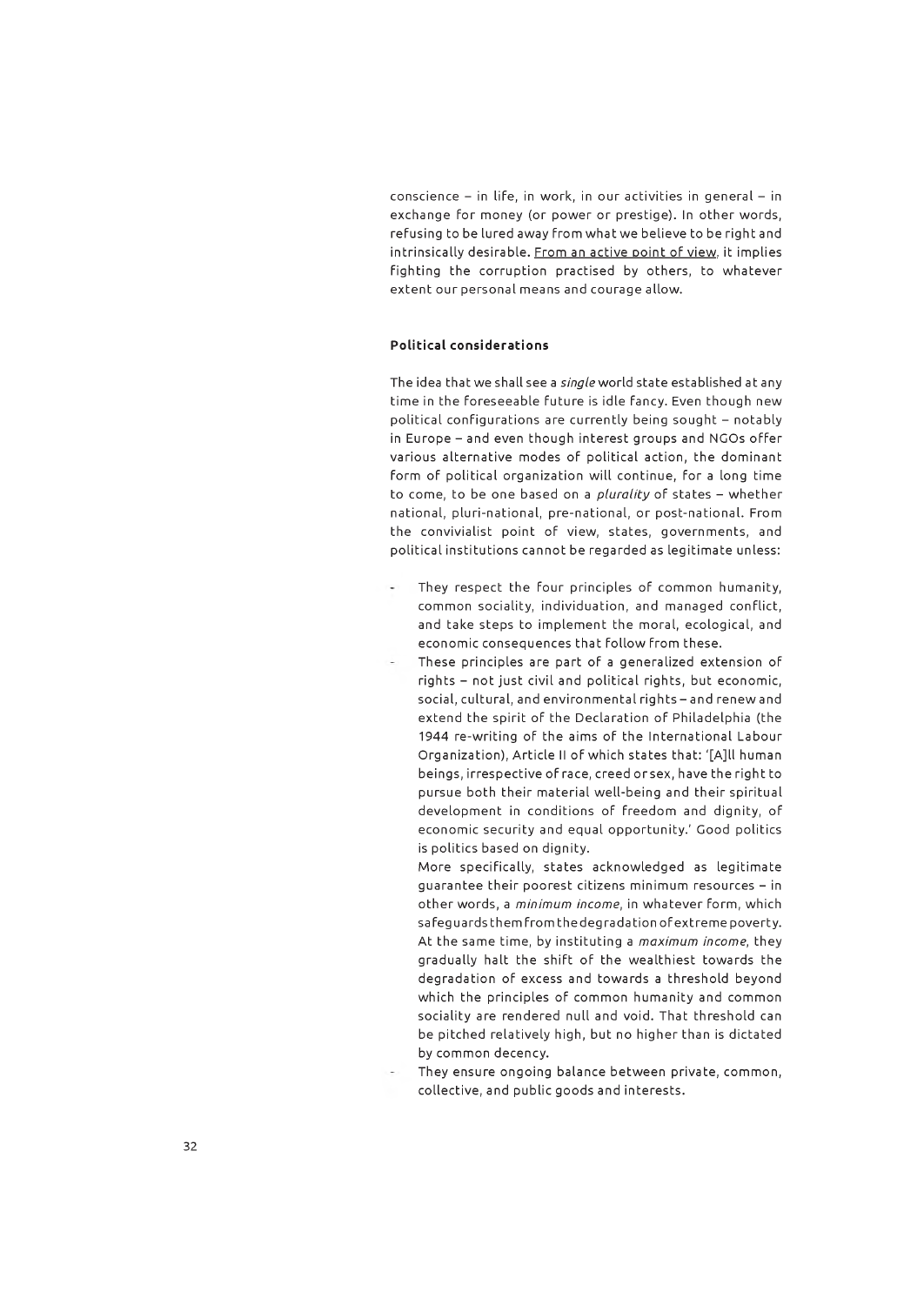- They foster the spread upstream and downstream of the state and market - of the kinds of associational activities that make up a world-wide civil society in which the principle of self-government once again comes into its own, operating in multiple spaces of civic engagement above and below the level of states and nations.
- They see digital networks  $-$  of which the Internet is a key example, but not the only one  $-$  as a powerful tool for democratizing society and for generating solutions that neither the market nor the state has managed to come up with. They treat them as commons and foster them through a policy of openness, free access, impartiality, and sharing.
	- They reinvigorate the old tradition of public service, putting into operation a policy of preservation of the common goods that exist in traditional societies and fostering the emergence, consolidation, and extension of new common goods for humanity.

#### **Ecological considerations**

Human beings can no longer view themselves as proprietors and masters of nature. On the assumption that, far from being its adversary, they are actually a part of it, they must  $re-establish$  with it - at least metaphorically - a relationship based on gift and counter-gift. In order to ensure ecological justice in our own times, and be able to pass on a wellstewarded natural heritage to future generations, humans must give back to nature as much as, or more than, they take or receive from it.

- The level of material prosperity that can feasibly be extended to the whole of the planet - using today's  $production-techniques - is approximately equal to that$ enjoyed, on average, by the wealthiest countries in 1970 or thereabouts. Given that we cannot require the same degree of ecological effort from the countries that have been exploiting nature for centuries and from those that are only just beginning to do so, from the richest and the poorest, it is up to the wealthiest countries to take steps to ensure the demands they make on nature are steadily reduced relative to 1970s standards. If they wish to maintain their present quality of life, then this is the prime goal to which technical progress must be directed, so that predatory consumption is significantly reduced.
- The number-one priority is to reduce  $CO<sub>2</sub>$  emissions and to look mainly to renewable alternatives to nuclear energy and fossil fuels.
- The gift/counter-gift relationship, and the relationship of interdependence, must be applied to animals - which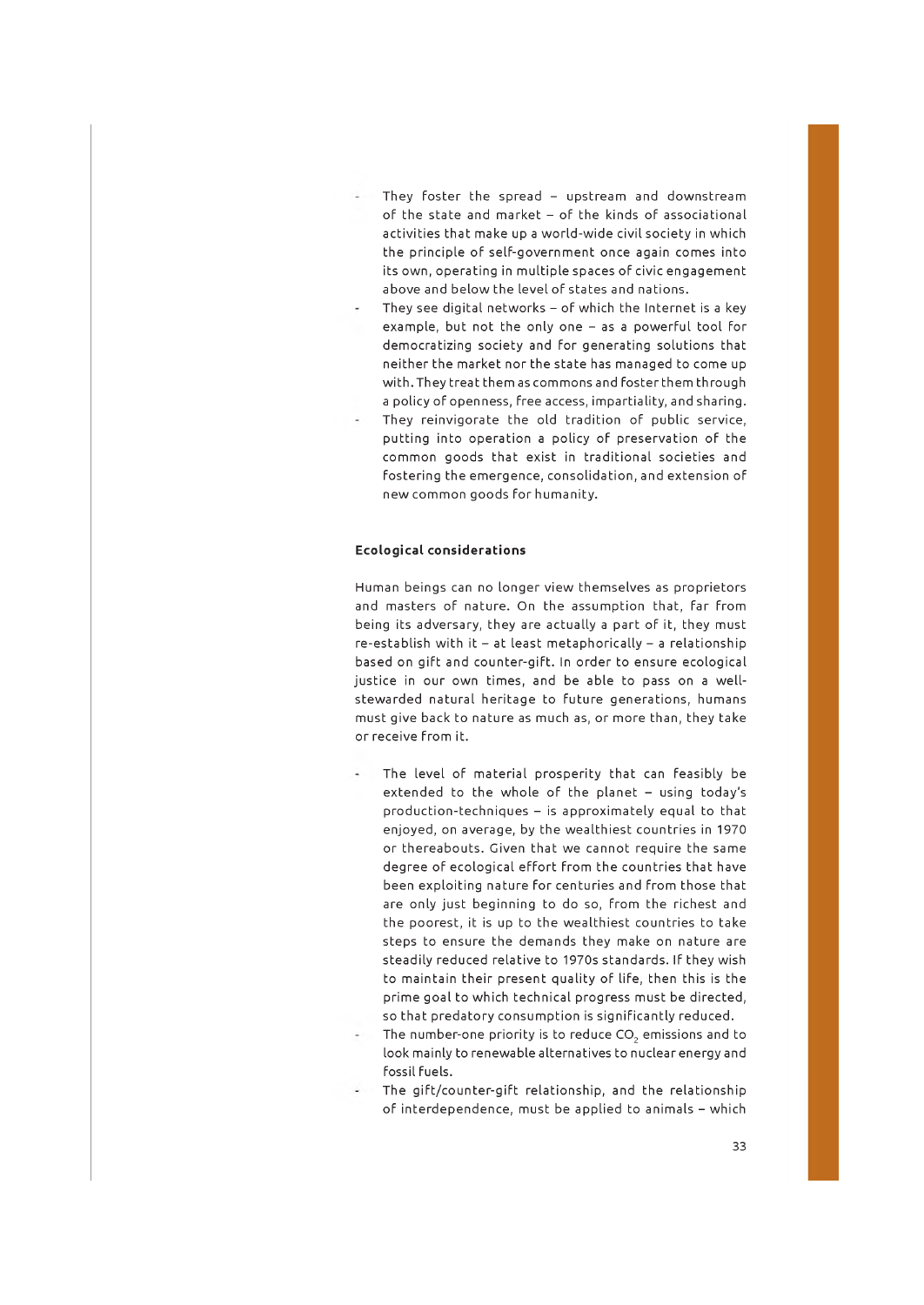must no longer be thought of as fodder for industry - and to the earth in general.

#### **Economic considerations**

There is no proven link between monetary and material wealth on the one hand and happiness and well-being on the other. The ecological state of the planet requires that we seek out all possible forms of prosperity that do not involve growth. This means aiming for a plural economy and striking a varying balance between the market, the public economy, and the associational (social and solidarity} economy, depending on whether the goods and services to be produced are individual, collective, or common.

- The market and the quest for profitability are entirely legitim ate endeavours as long as they respect the principles of common humanity and common sociality notably via trade-union (and social) rights - and as long as they are consistent with the ecological considerations set out previously.
- The prime task is to fight the financial economy's drift to rentierism and speculation, which is the principal cause of current capitalist excesses. This implies preventing the uncoupling of the real economy from the financial economy, imposing s trict regulations on banking activities and on financial and raw-materials markets, restricting the size of banks, and doing away with tax havens.
- This will make possible the exploitation of all humanity's riches, which encompass so much more than mere economic, material, and monetary wealth: the sense of duty done, for example, or of solidarity and fun; creativity in every guise - in art, technology, science, literature, and sport. In a word, all the riches inherent in any kind of gratuitous action or creativity, and in our relations with others.

# **Chapter 5 Where do we start?**

Building a convivialist society in which all can share, which works to secure an adequate level of prosperity and wellbeing for all and does not look to endless upward growth, ever more elusive and dangerous, to provide these – this, and the battle against all forms of unrestraint and excess which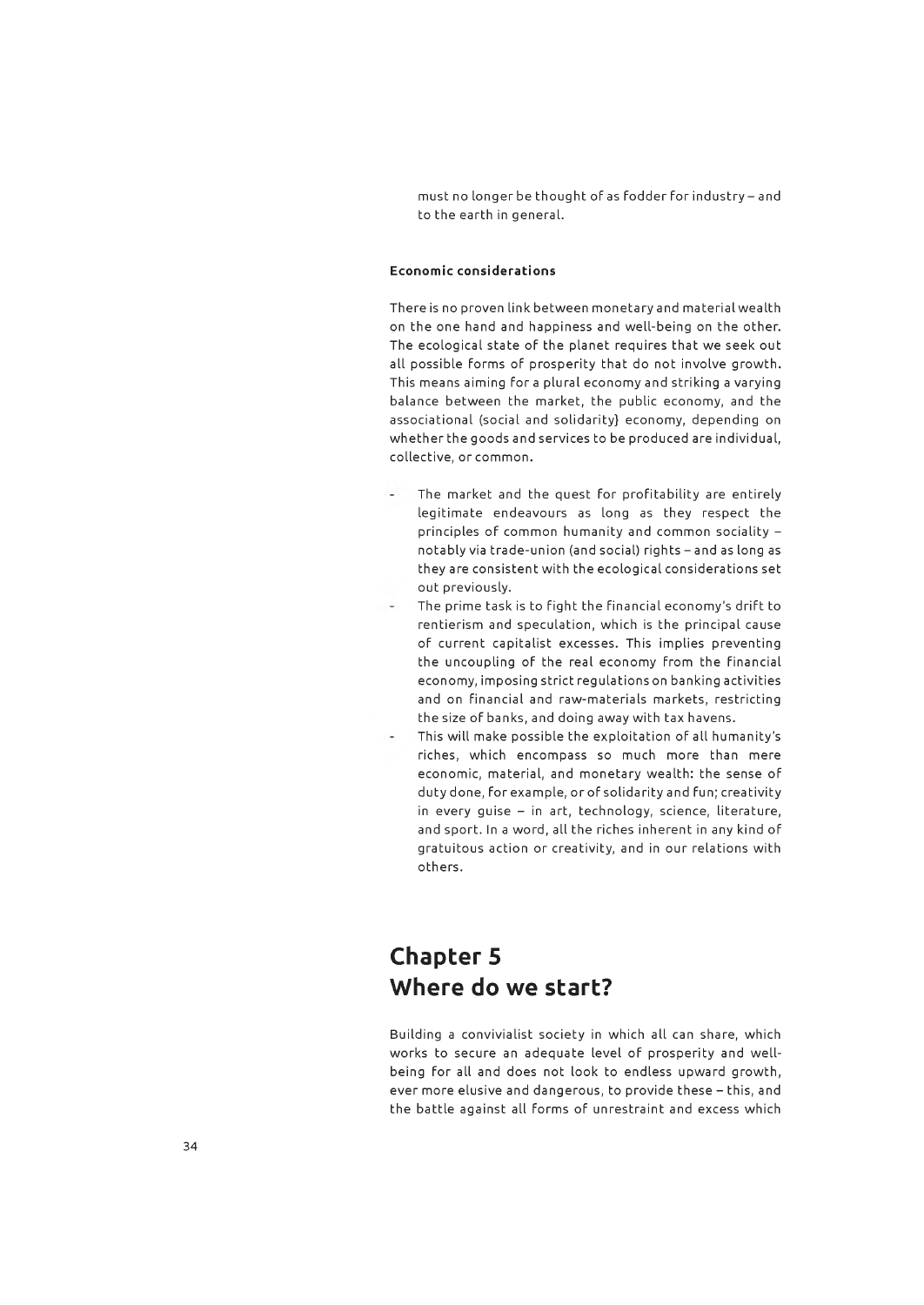it necessitates, is no trivial undertaking. The task will be demanding and dangerous. We must not delude ourselves: if we want to succeed, we will have to face up to some formidable forces: financial, physical, technical, scientific, intellectual, military - and criminal.

#### **What can we do?**

In dealing with these huge, often invisible or unlocatable, forces, our three principal weapons will be:

- Indignation in the face of excess and corruption, and the feeling of *shame* which we must evoke in those who, directly or indirectly, actively or passively, are violating the principles of common humanity and common sociality.
- The feeling of belonging to a world-wide human community, of being one of millions, tens of millions, indeed billions of individuals – from every country of the world, speaking every language, representing every culture and every religion, and drawn from all types of social conditions all fighting for the same thing: a fully human world. To highlight this, the members of this community should adopt a common theme or symbol indicating that they are engaged in a battle against corruption and unrestraint.
- A reaching beyond 'rational choice' and a *marshalling of em otions and passions.* No enterprise, be it of the worst or the best kind, can succeed without these. The worst kind is the call to murder, which fuels totalitarian, sectarian, and fundamentalist passions. The best kind is the quest to build truly democratic, civilized, convivialist societies right across the planet.
- Armed with these basic tools, those who identify with the principles of convivialism will be able to make a major impact on established political practice and invest all their creativity in devising alternative modes of living, producing, playing, loving, thinking, and teaching convivial modes, in which we compete without hating or destroying one another, in which we seek to reterritorialize, re-localize, and open ourselves up to global associationist civil society. That society is already coming in to being in numerous forms, notably via the many different facets of the social and solidarity economy, via all the different permutations of participative democracy, and as a result of our experiences in global social forums. The Internet, the new technologies, and science itself are available to help us build this civil society, at once local and global in scope, firm ly rooted yet open to change. A new kind of progressivism is emerging, one that is free of any kind of economism or scientism or tendency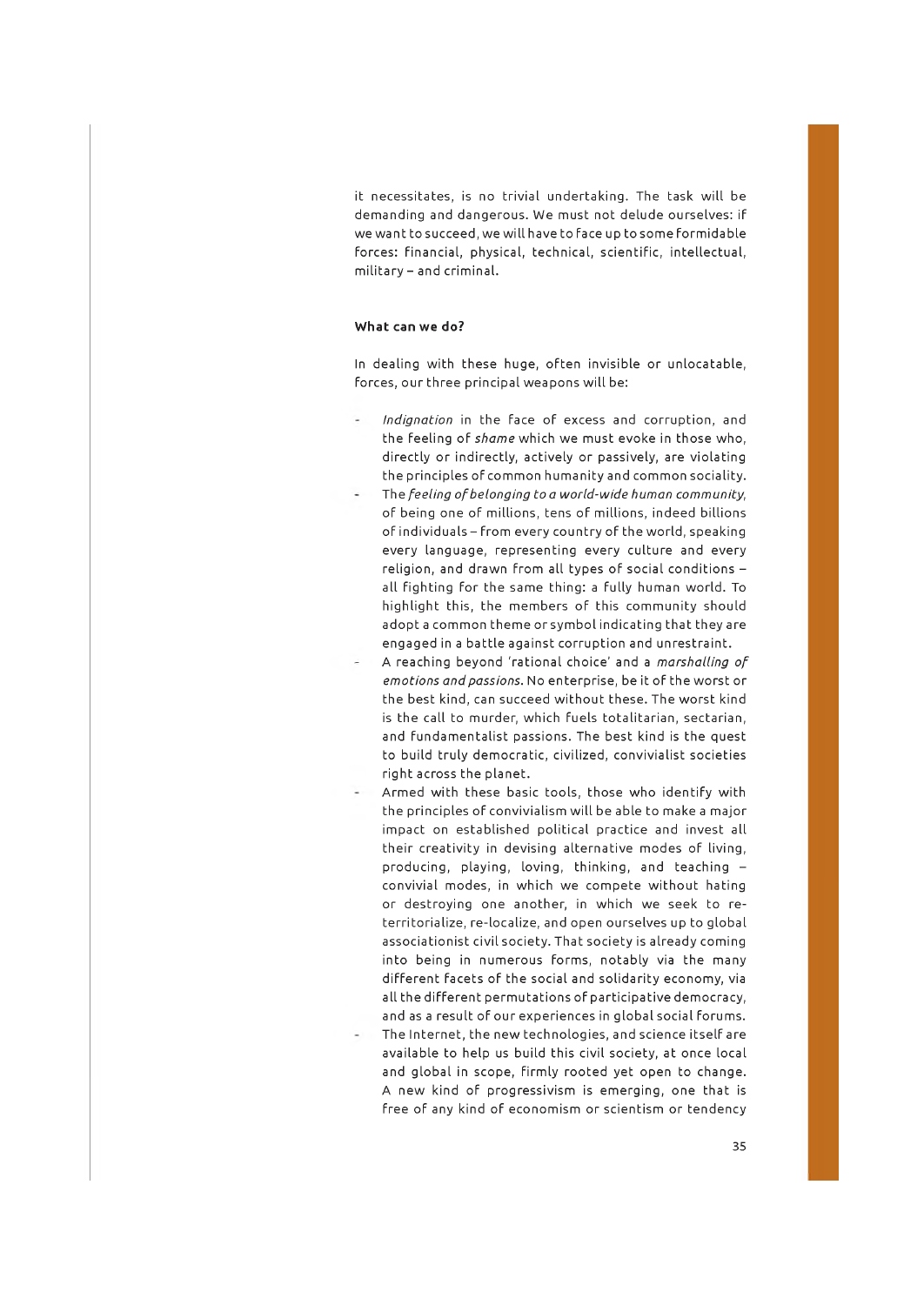automatically to assume that 'more' and 'new' mean 'better'.

As a way of symbolizing the unity of convivialism, and giving it concrete shape, and as a way of bringing different points of view together and being able to advance convivialist solutions with the kind of authority and media attention demanded by the many urgent problems we face, it would perhaps be politic to set up a Worldwide Assembly comprising representatives from global associationist civil society, from philosophy, the human and social sciences, and the various ethical, spiritual, and religious schools of thought that identify with the principles of convivialism.

#### **Rupture and transition**

There will have to be a huge shift in worldwide public opinion if we are to steer away from our present course, which is leading us to probable - or at any rate possible - disaster. The hardest task we face in achieving this shift is to come up with a set of political, economic, and social measures that will make clear to as many of us as possible the ways in which we will benefit from a convivialist 'new deal' - not just in the medium or long term, but right now. There is no blanket formula here. Too much depends on the specific historical, geographical, cultural, and political context in each country or region, and in each supraregional or supra-national grouping. That said, any practicable convivialist policy will need to take the following into account:

- The urgent requirement for justice and common sociality. This implies resolving the staggering inequalities which the last forty years have seen open up all over the world between the very wealthy and the rest of the population. It implies instituting both a minimum and a maximum income, at a pace suited to local circumstances.
- The need to revitalize territories and localities, and thus re-territorialize and re-localize the things which globalization has divorced from their natural context. Convivialism is undoubtedly only possible if we open up to others - but it is, equally, only possible from within likeminded groupings robust enough to inspire confidence and fellow-feeling.
- The absolute necessity of safeguarding natural resources and the environment. This should be seen not as an added chore or burden but as a wonderful opportunity to invent new ways of living, to discover new sources of creativity, and to bring territories back to life.
- The compelling obligation to banish unemployment and ensure everyone has a proper role and function as part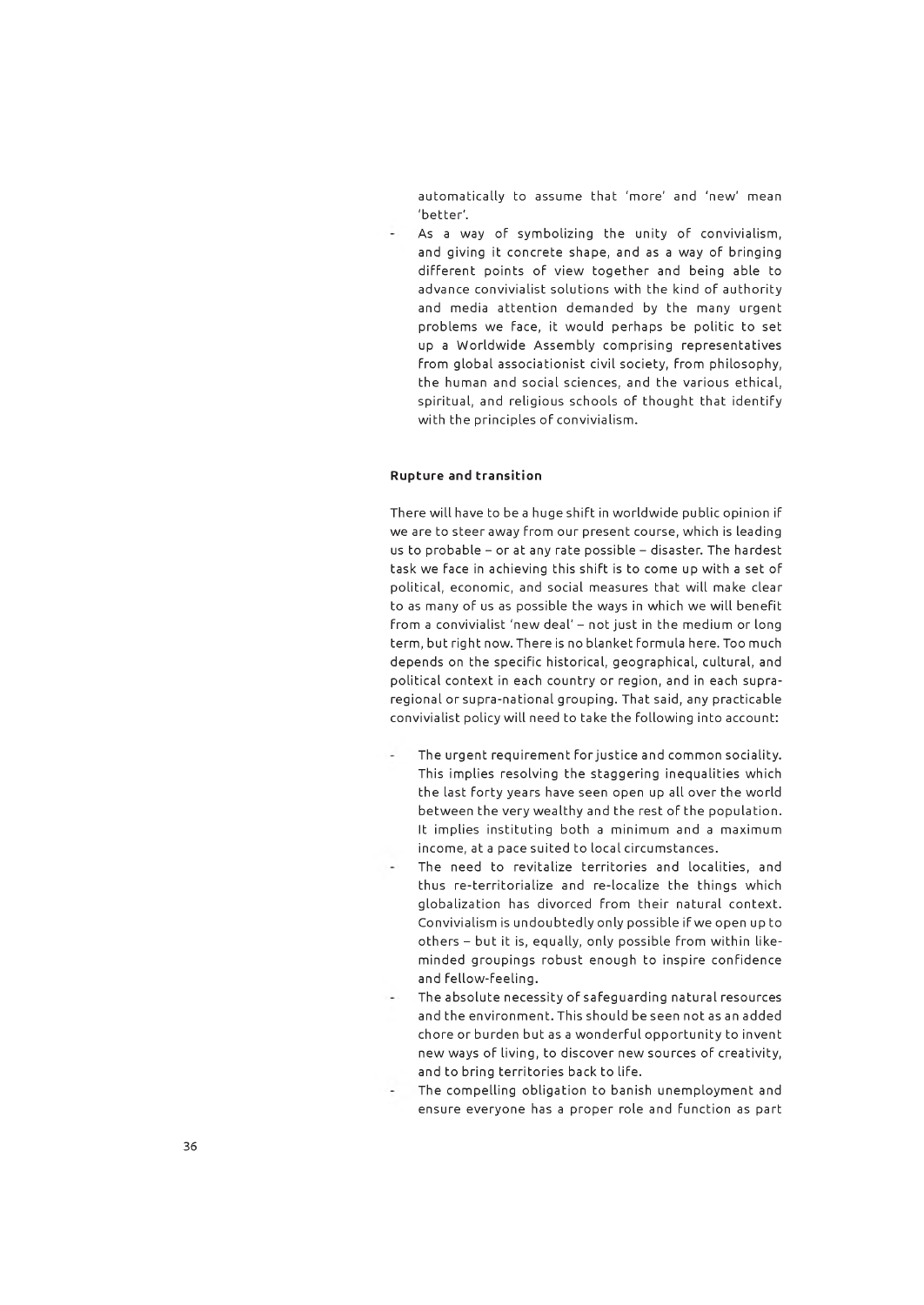of pursuits that are useful to society. The development of policies designed to promote re-territorialization and respond to environmental challenges will play an important role here. However, this policy of job reallocation will not come into its own or have a powerful enough impact unless it is combined with measures to reduce working hours and with a major boost to help the spread of the associationist (social and solidarity) economy.

In Europe, an added weakness has emerged, over and above those experienced by other regions of the world. Its cause lies in the rashness with which economic and monetary integration has been driven forward, with no matching integration in the political and social spheres. This lack of synchrony has left a number of countries in the European set-up in an unacceptable state of impotence and impoverishment. Whatever solution is adopted, it must, in one way or another, bring monetary, political, and social sovereignty back into line.

Where convivialism is translated into practical action, it has to provide real-life answers to the urgent question of how to improve the lives of the disadvantaged, and to the urgent question of how to build an alternative to our present way of life, fraught as it is with dangers of all kinds. It has to provide an alternative that no longer believes, or would have us believe, that never-ending economic grow th can s till be the answer to all our woes.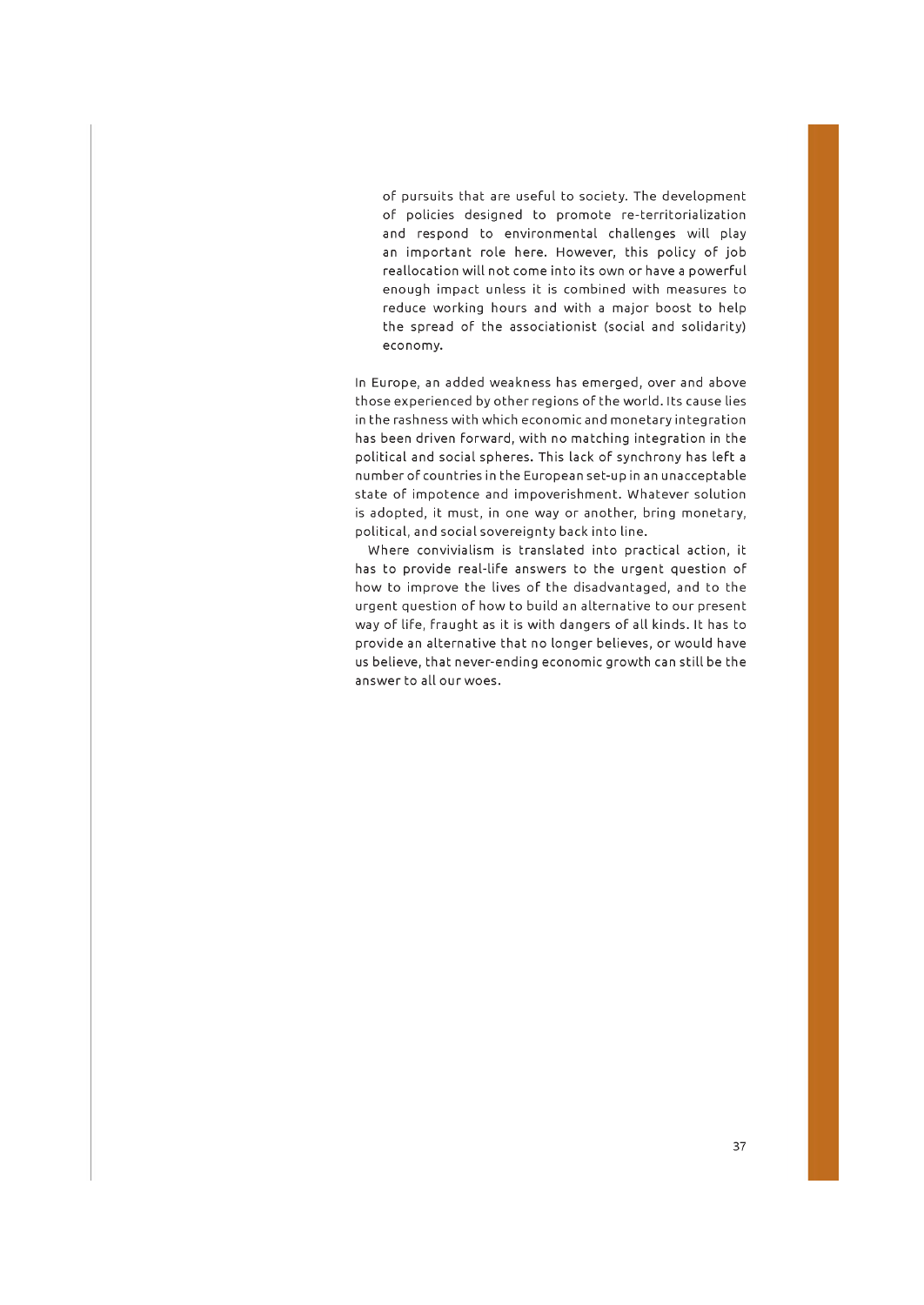#### Convivialist Manifesto

A different kind of world is not just possible; it is a crucial and urgent necessity. But where do we start when it comes to envisaging the shape it should take and working out how to bring it about? The Convivialist Manifesto seeks to highlight the similarities between the many initiatives already engaged in building that world and to draw out the common political philosophy that underlies them.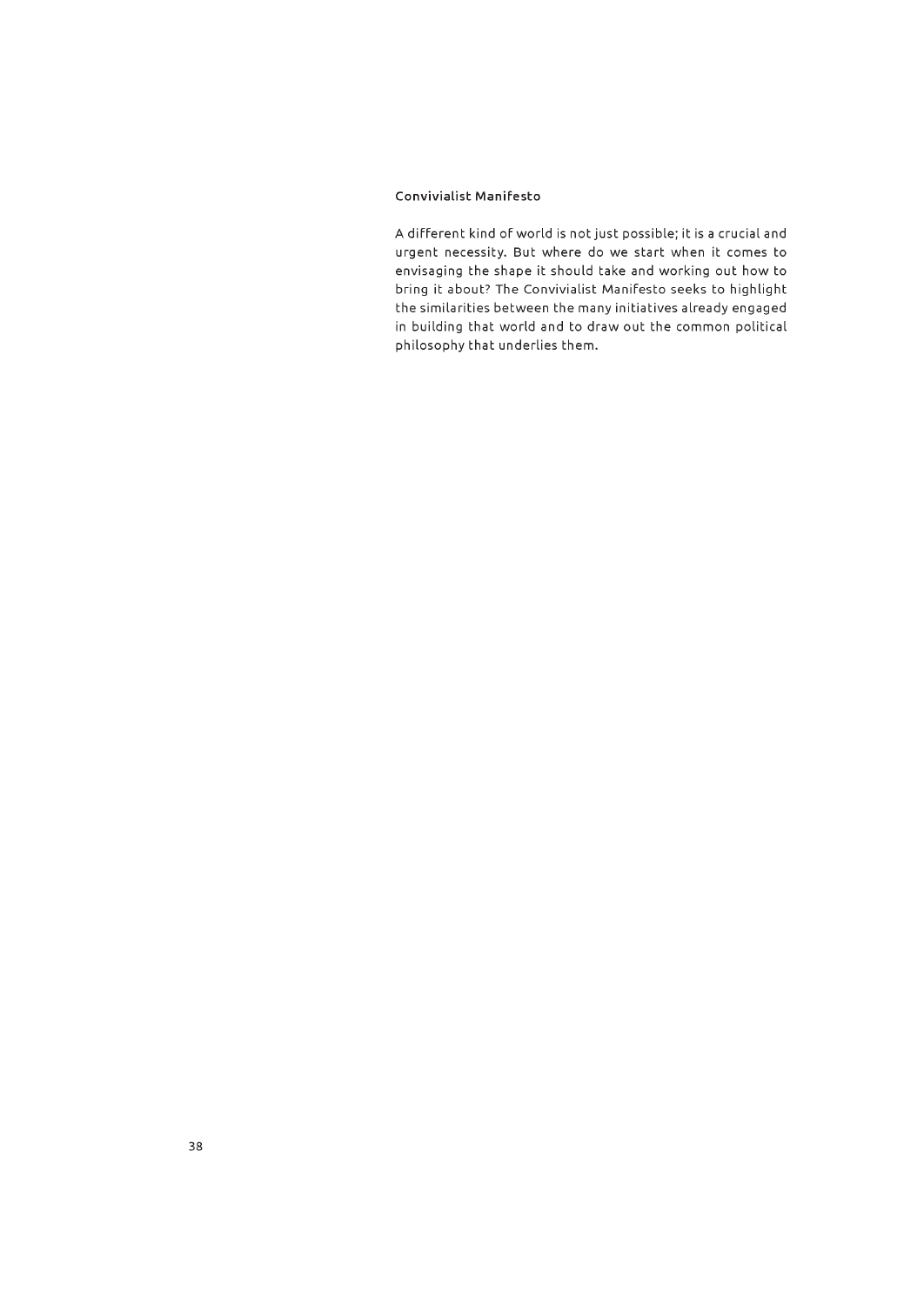Claude Alphandéry Geneviève Ancel Ana Maria Araujo (Uruguay) Claudine Attias-Donfut Geneviève Azam Akram Belkaïd (Algeria) Yann-Moulier-Boutang Fabienne Brugère Alain Caillé Barbara Cassin Philippe Chanial Flervé Chaygneaud-Dupuy Eve Chiappello Denis Clerc Ana M. Correa (Argentina) Thomas Coutrot Jean-Pierre Dupuy François Flahault Francesco Fistetti (Italy) Anne-Marie Fixot Jean-Baptiste de Foucauld Christophe Fourel François Fourquet Philippe Frémeaux Jean Gadrey Vincent de Gaulejac François Gauthier (Switzerland) Sylvie Gendreau (Canada) Susan George (USA) Christiane Girard (Brazil) François Gollain (UK) Roland Gori Jean-Claude Guillebaud Paulo Henrique Martins (Brazil) Dick Howard (USA) Marc Humbert Éva lllouz (Israël) Ahmet Insel (Turkey) Geneviève Jacques Florence Jany-Catrice Flervé Kempf Elena Lasida Serge Latouche Jean-Louis Laville Camille Laurens Jacques Lecomte Didier Livio Gus Massiah Dominique Méda Margie Mendell (Canada) Pierre-Olivier Monteil

Jacqueline Morand Edgar Morin Chantal Mouffe (UK) Osamu Nishitani (Japan) Alfredo Pena-Vega Bernard Perret Elena Pulcini (Italy) liana Silber (Israel) Roger Sue Elvia Taracena (Mexico) Frédéric Vandenberghe (Brazil) Patrick Viveret Zhe Ji (China)